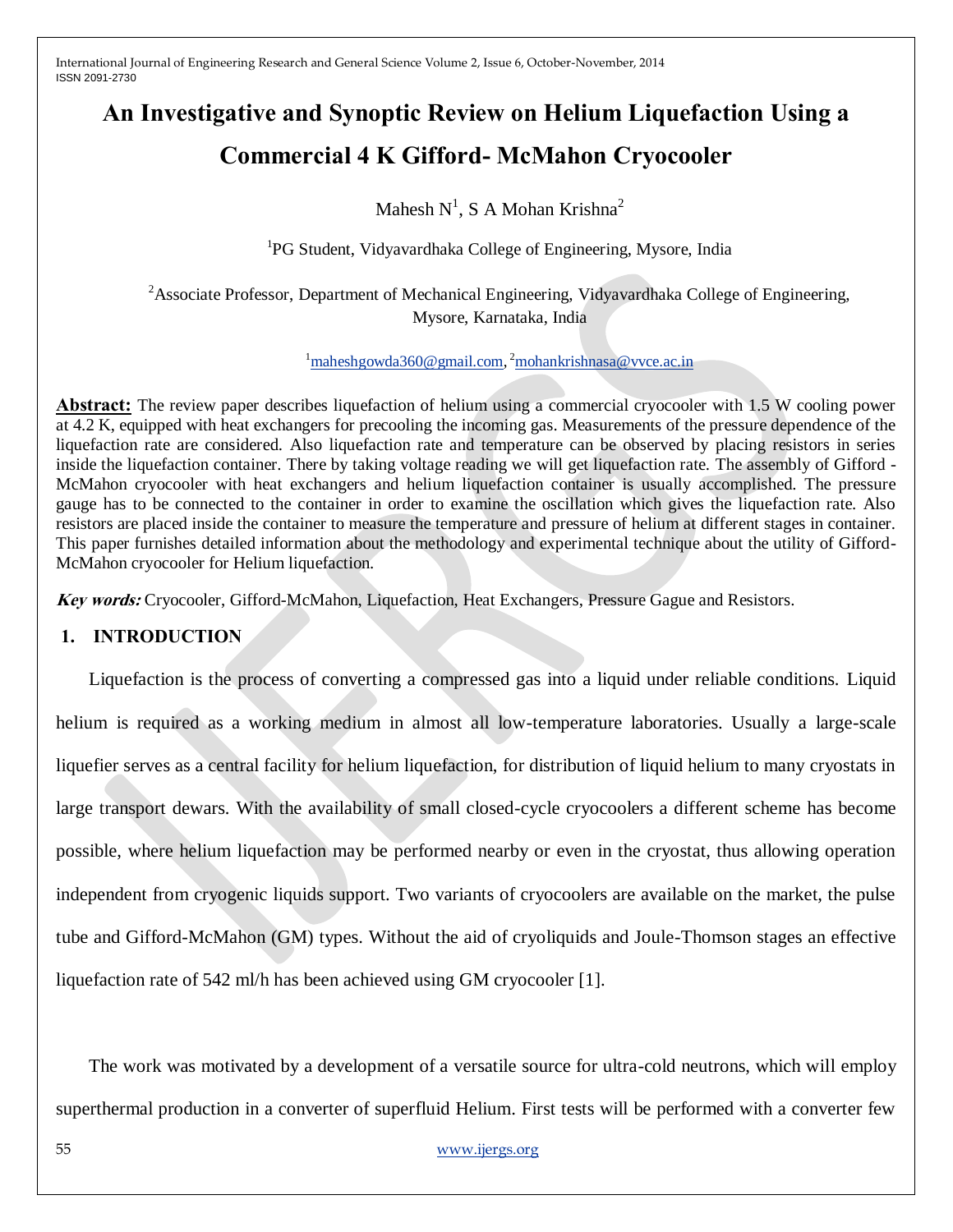litres in volume, which might later be upgraded to tens of liters. This volume has to be filled with helium and cooled down to 0.5 K. Liquefaction at the rate observed in the present study will enable us to do experiments independent of cryoliquids and Joule-Thomson stages. Liquid helium is required as a working medium in any low-temperature laboratory applications. Usually a large-scale liquefier serves as a central facility, for distribution of liquid helium to many cryostats in large transport dewars. With the availability of small closedcycle cryocoolers a different scheme has become possible, where helium liquefaction may be performed nearby or even in the cryostat, thus allowing operation independent from cryogenic liquids support. The main application is a SQUID magnetometer.

#### **2. LITERATURE REVIEW**

After the introduction of the pulse tube cooler by Gifford and Longsworth in the mid 1960s essential improvements of this refrigerator type have been achieved in the past decade by two types of modifications: adding a buffer volume via an orifice valve to the warm end of the pulse tube led to phase shift between pressure and velocity with resulting improvements in cooling performance.

Thummes et al [2] reported a liquefaction rate of 127 ml/h obtained with a pulse tube cooler with 170 mW net cooling power at 4.2 K. A temperature of 3.6 K and a net cooling power of 30 mW at 4.2 K thus was first obtained with a three-stage pulse tube cooler by Matsubara. A regenerative tube at the warm end of the third stage pulse tube was used in their system. They obtained a lowest temperature of 2.75 K.Thummes achieved the lowest temperature of 2.75K using two stage pulse tube cooler and the process and performance of two configuration of 4K pulse tube coolers and GM cryocoolers are by C .wang in 1997.

C. Wang, G. Thummes et al [3] investigated a two-stage double-inlet pulse tube cooler in the year 1996 for cooling below 4 K is designed and constructed by the aid of numerical analysis. The hot end of the second stage pulse tube is connected to the phase shifting assembly at room temperature without the use of a regenerative tube.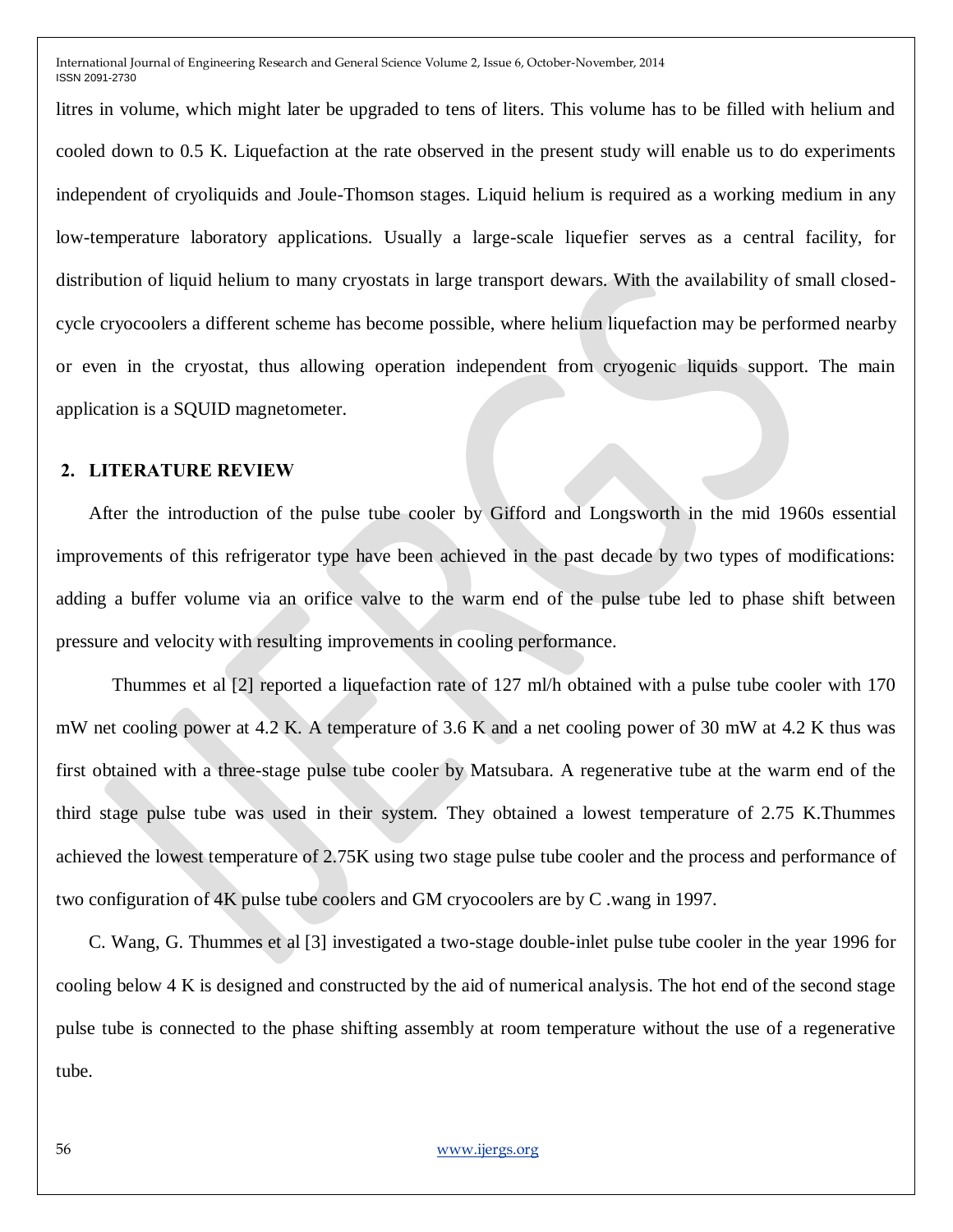#### **3. EXPERIMENTAL TECHNIQUES**

Fig 3.1 shows a sketch of the setup. The helium gas is supplied by a standard helium gas cylinder equipped with a pressure-reducing valve. The mass flow is controlled by a needle valve and monitored by a mass flow meter calibrated for helium with accuracy better than 1.5% in the range of 0–100 g/h. The helium flow can be opened and closed with a valve. The cryocooler is integrated into a DN 320 top flange of a cylindrical vessel from stainless steel. A cylindrical vessel with diameter 290 mm from silver-coated copper connected to the first stage of the cooler serves as a heat screen to protect the colder parts of the liquefier from ambient temperature radiation. The estimated total heat load to the first stage additional to the unknown flow along the cooler itself is 7.4 W.

The gas first passes through a cold trap, which is connected to the top flange of the heat screen and thus kept at a temperature close to the first stage of the cold head. The cold trap consists of a copper cylinder filled with copper mesh, which also serves to freeze out gas impurities. An additional heat exchanger assures precooling to the temperature  $T_1$  of the first stage. It consists of a stainless steel capillary with outer diameter 2 mm and wall thickness 0.25 mm, soft soldered to a copper sheet on a length of 0.5 m and fixed to the first stage with a hose clamp. The same capillary was chosen for the subsequent heat exchangers, ensuring turbulent flow of the helium gas for good radial heat transfer across the capillary wall.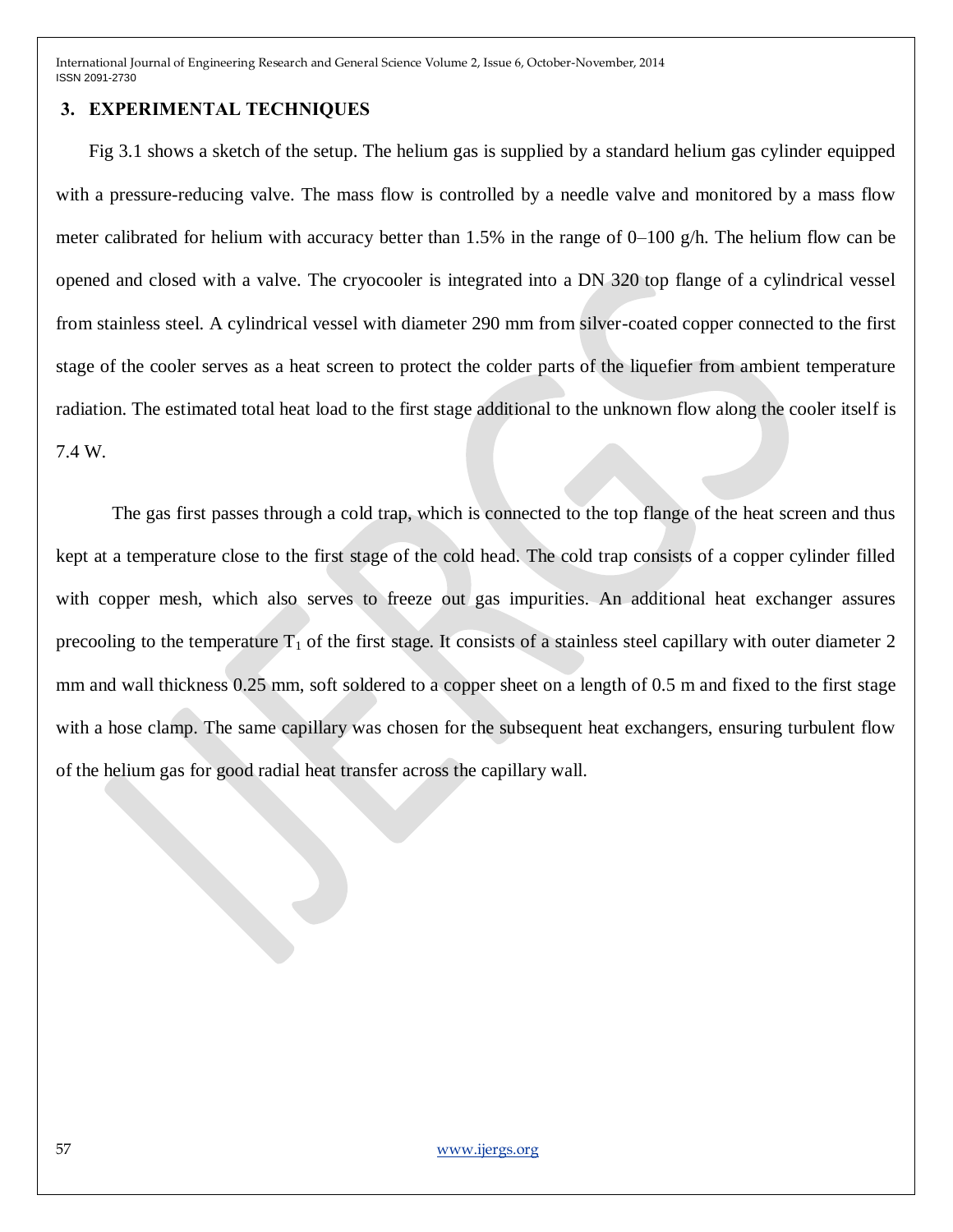

Fig. 3.1 Schematic of helium liquefaction rig (not to scale). Fifty litre helium cylinder (C), pressure reducer (PR), flow meter (FM), needle valve (NV), cut-off valve (V), inlet pressure gauge for measuring Pin (P1), top flange of heat screen (HS), cold trap (1), heat exchanger on first stage of cryocooler (2), heat exchanger between first and second stage of cryocooler (3), condenser spiral on second stage (4), storage volume (5), pressure gauge (P2) for measuring the pressure bath above the bath.

The helium is finally liquefied in a condenser. It consists of a stainless steel capillary spiral, which is hard soldered on a length of 1165 mm to a copper disk, screwed to the bottom plate of the second stage. Liquid helium is collected in a copper bottle with volume  $400 \text{ cm}^3$ , which is thermally connected to the second stage. A 2 - 0.25 stainless steel capillary soldered into the top flange of the bottle serves to measure the pressure  $P_{\text{bath}}$ above the liquid. The  $P_{\text{bath}}$  and input pressure  $P_{\text{in}}$  monitored with calibrated piezoelectric silicon membrane pressure transducers. Different heat exchangers between the first and the second stage were investigated. Most experiments were performed using a spiral made from the  $2 \cdot 0.25$  stainless steel capillary, onto which pieces of  $a$  3  $\cdot$  0.5 copper tube, with length 30 mm each, were hard soldered. Between each of these, a gap of 12 mm is left. The longest spiral is equipped with 46 such pieces, the medium size spiral has 36 pieces and the shortest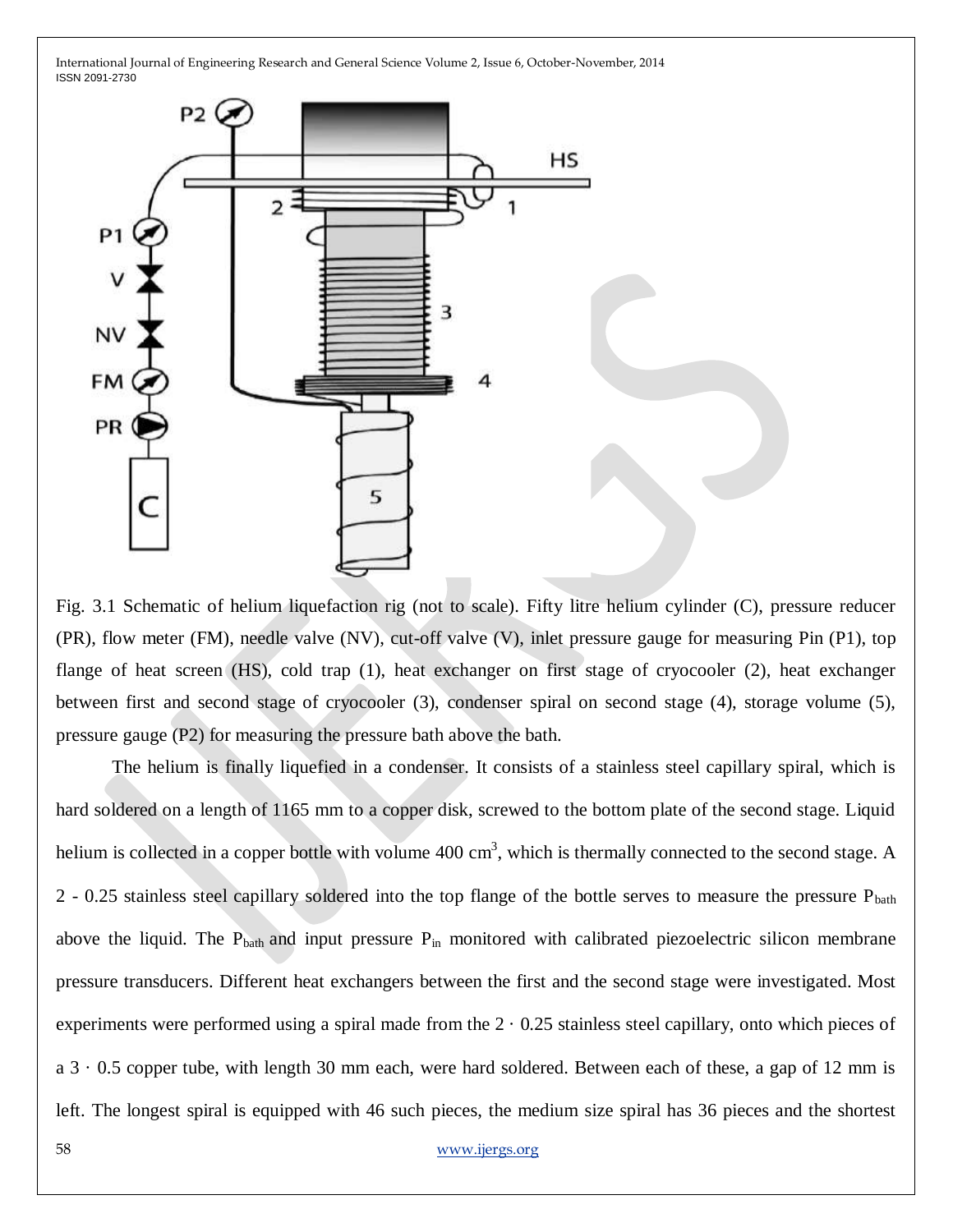one 20. Thus the thermal contact length is 138, 108, and 60 cm, respectively. On the inner side of the spirals, the copper pieces were milled to produce flat surfaces with width 1.8 mm. For good thermal contact with the stainless steel tube of the cold head, the spirals were tightened by 9 hose clamps Care has to be taken not to tighten the clamps too strongly, which may result in blocking the displacer in the cold head. Three spirals are mounted simultaneously, only a single one being used at a time in the experiments described below. Two Temperature measurements were performed with three calibrated Cernox resistance temperature sensors (Lake Shore, model CX-1030-CU). They were attached to the heat screen  $(T_1)$ , the condenser  $(T_2)$ , and the bottom of the bottle  $(T<sub>bath</sub>)$ .

Cooling down the copper heat screen to below 40 K took about 7.5 hours due to its large heat capacity. After this time the temperature  $T_2$  of the condenser was 2.8 K. These values are close to the lowest temperatures of  $T_1 = 32$  K and  $T_2 = 2.4$  K reached with this apparatus. Opening the cut-off valve commenced the filling of the bottle with helium. At the beginning a large mass flow was set in order to attain quickly the desired pressure  $P_{in}$  or  $P_{bath}$ . The mass flow was measured for different values of input pressure  $P_{in}$  in the range of 0.7–2.58 bar. In most experiments the bottle was filled for a single value of pressure to a total mass m. A sudden rise in pressure indicated that the bottle was full, at which moment the cut-off valve was closed. In several experiments we let the cold head continue operation in order to measure the time for the subsequent cooling of the liquid to 4.2 K.

## **4. INVESTIGATIVE SUMMARY**

The investigation of heat exchangers showed a monotonous increase of the liquefaction rates obtained as a function of the length of thermal contact of the gas with the tube of the cold head. Using the longest spiral heat exchanger, which has 28% more contact length than the second longest one, still increased the liquefaction rate by just about 8%. The longer spiral can increase the performance in terms of liquefaction rate. Also the commercial GM cryocooler can easily be converted into a most reliable and most powerful liquefier unit for